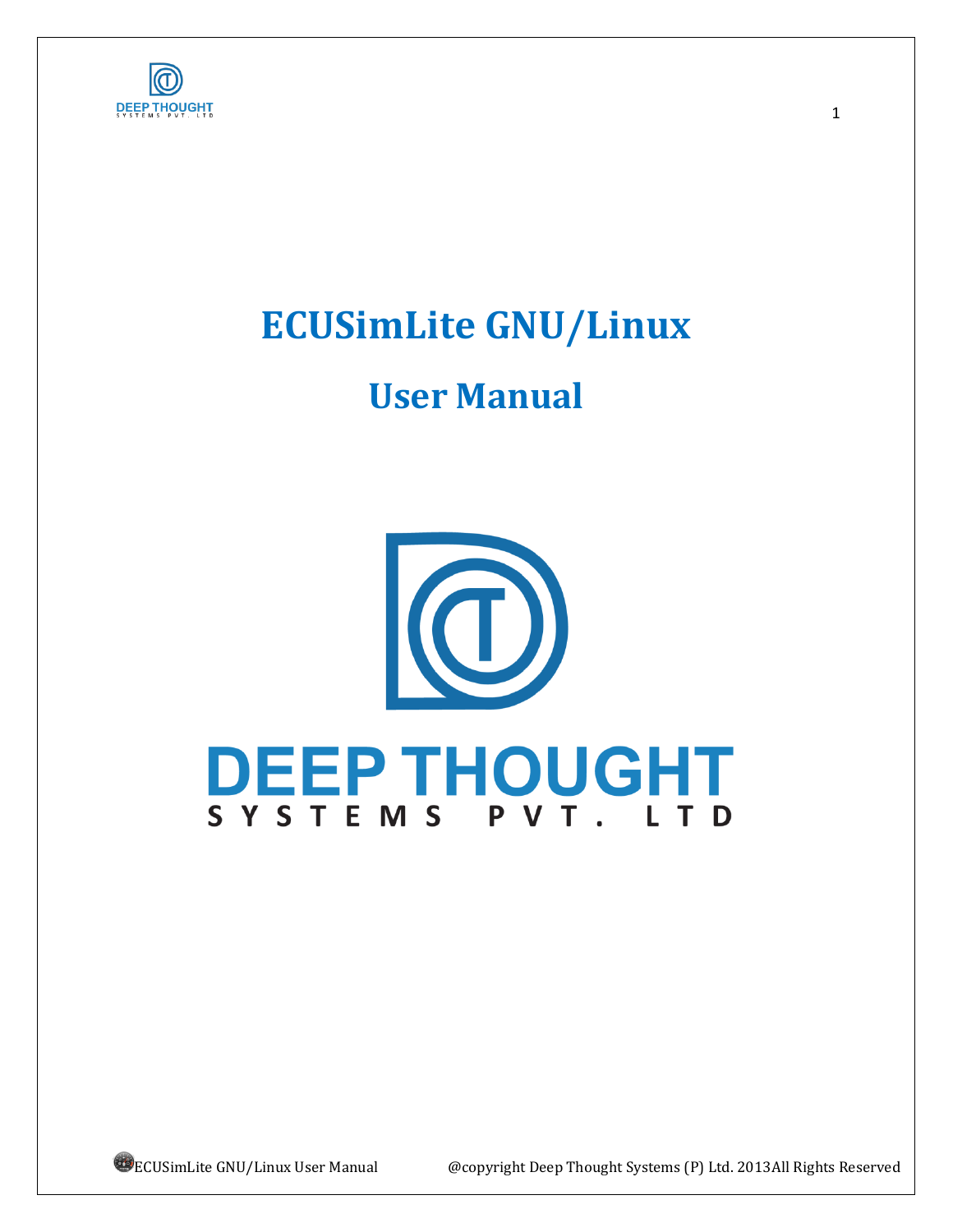

# **Table of contents**

| 1. Introduction             | 3  |
|-----------------------------|----|
| 1.1 Modes                   | 3  |
| 1.2. Kit Contents           | 3  |
| 2. ECUSimLite Block Diagram | 4  |
| 2.1. Connection Sequence    | 4  |
| 2.2. Install Instructions   | 5  |
| 2.2.1 Supported Platforms   | 5  |
| 2.2.2 Install Instructions  | 5  |
| 2.3. Getting Started        | 7  |
| 2.3.1. Set Range            | 8  |
| 2.3.2. Set DTC              | 9  |
| 2.3.3. Clear DTC            | 10 |
| 2.3.4. Enable Logging       | 10 |
| 2.3.5 Testing OBD Software  | 11 |
| 3. Abbreviation             | 13 |

2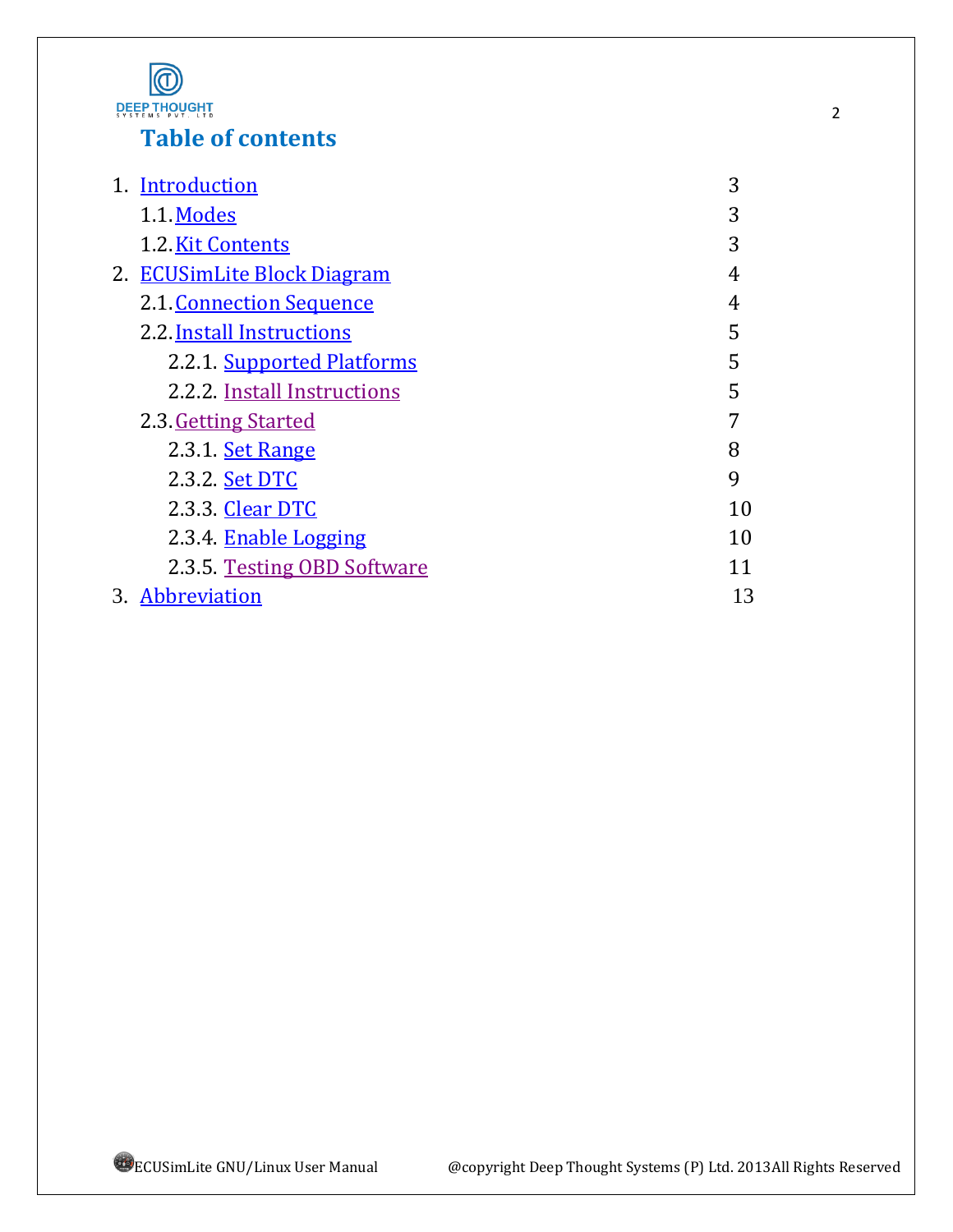

# <span id="page-2-0"></span>**1. Introduction**

ECUSimLite is a free PC application that can be used to test devices like OBD port readers, without the need to connect to a vehicle. It uses Deep Thought's CANMate device and CANMate API to implement ISO15765 compliant OBD II ECU simulation. Using the ECUSimLite along with the CANMate device can save 100s of dollars compared to stand alone hardware simulators which serve just the same purpose!

Features of the lite version:

- Supports mode1,3 and 4
- Message Logging

It requires special cabling and 12V Power supply. It can be used for testing OBD II devices and software.

## <span id="page-2-1"></span>**1.1 Modes**

| <b>Table 1.1 Modes</b> |                              |                                                           |  |  |
|------------------------|------------------------------|-----------------------------------------------------------|--|--|
| Mode(hex)              | <b>Description</b>           | What we support?                                          |  |  |
| 01                     | Show<br>current<br>data      | PIDs supported are Speed,<br>RPM, MAF, Fuel level and ECT |  |  |
| 03                     | Show<br>stored<br><b>DTC</b> | Setting DTC (currently<br>one<br>DTC supported)           |  |  |
| 04                     | Reset/Clear<br><b>DTC</b>    | Clear DTC                                                 |  |  |

#### <span id="page-2-2"></span>**1.2 Kit Contents**

- CANMate
- ECUSimLite
- Custom Cable (either the customer can make this using the instructions  $\bullet$ downloadable from [www.dthoughts.com](http://www.dthoughts.com/) or he/she can buy it from Deep Thoughts.)

*12V Power Supply with appropriate current rating has to be procured by the customer*.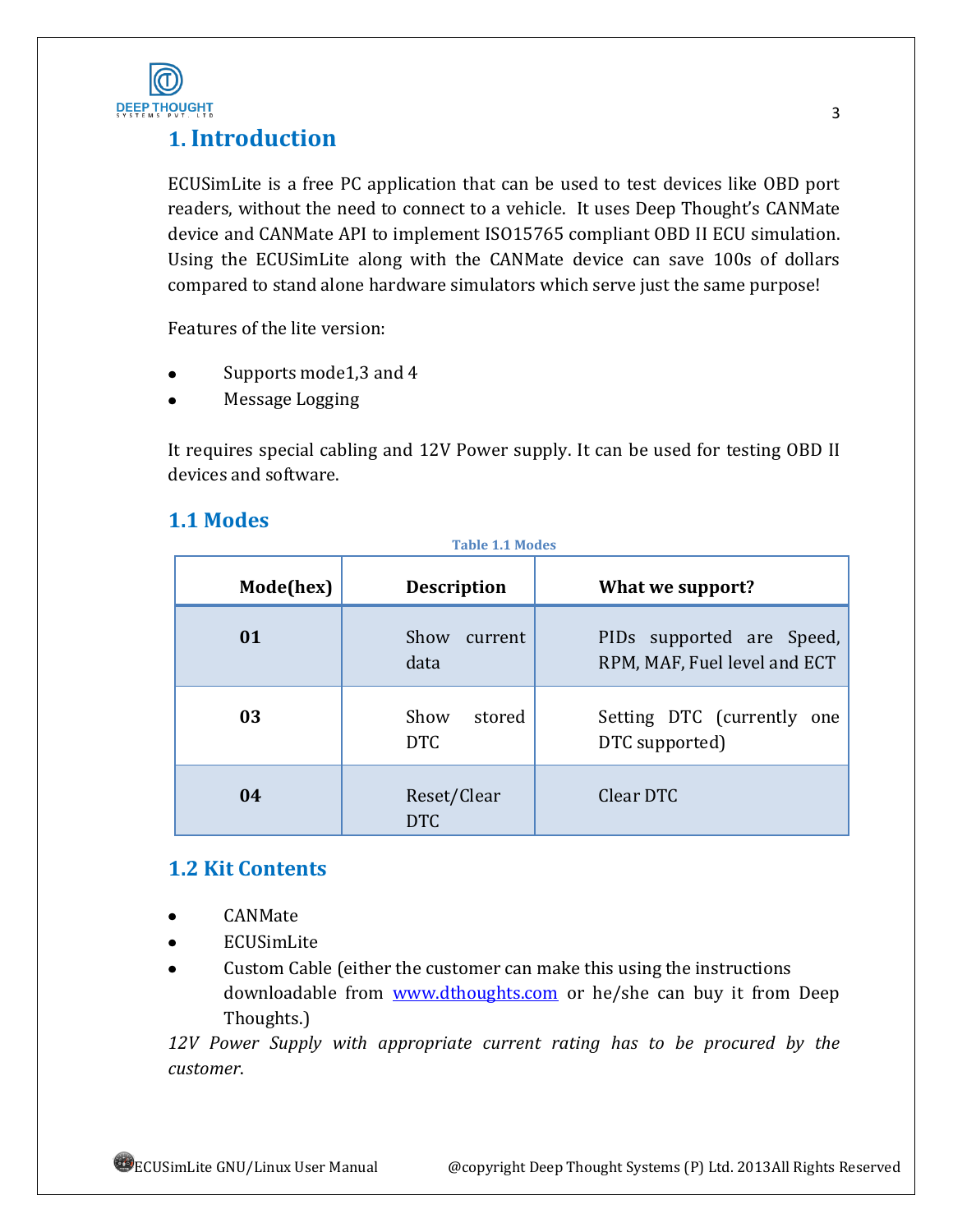

# <span id="page-3-0"></span>**2. ECUSimLite System Block Diagram**

The ECUSimLite System includes 12V Power supply, CANMate, PC/laptop with ECUSimLite installed, Bluetooth OBD scan dongle, Android device, and custom cable. The connection sequence is described in the next section.



#### **Figure 2.1 ECUSimLite System Block Diagram**

## <span id="page-3-1"></span>**2.1 Connection Sequence**

- Connect CANMate device to USB port of PC/laptop via USB cable.
- The red LED turns on to indicate that the device is powered up.
- Connect custom cable to the CANMate device.
- Connect 12V Power supply to the custom cable.
- Connect Bluetooth OBD scan dongle to the other end of custom cable.
- Make sure that the power LED of the OBD scan is turned on.
- After connecting all devices, open the ECUSimLite application.

#### *Note: The 12V Power supply is used to power up the Bluetooth OBD scan dongle***.**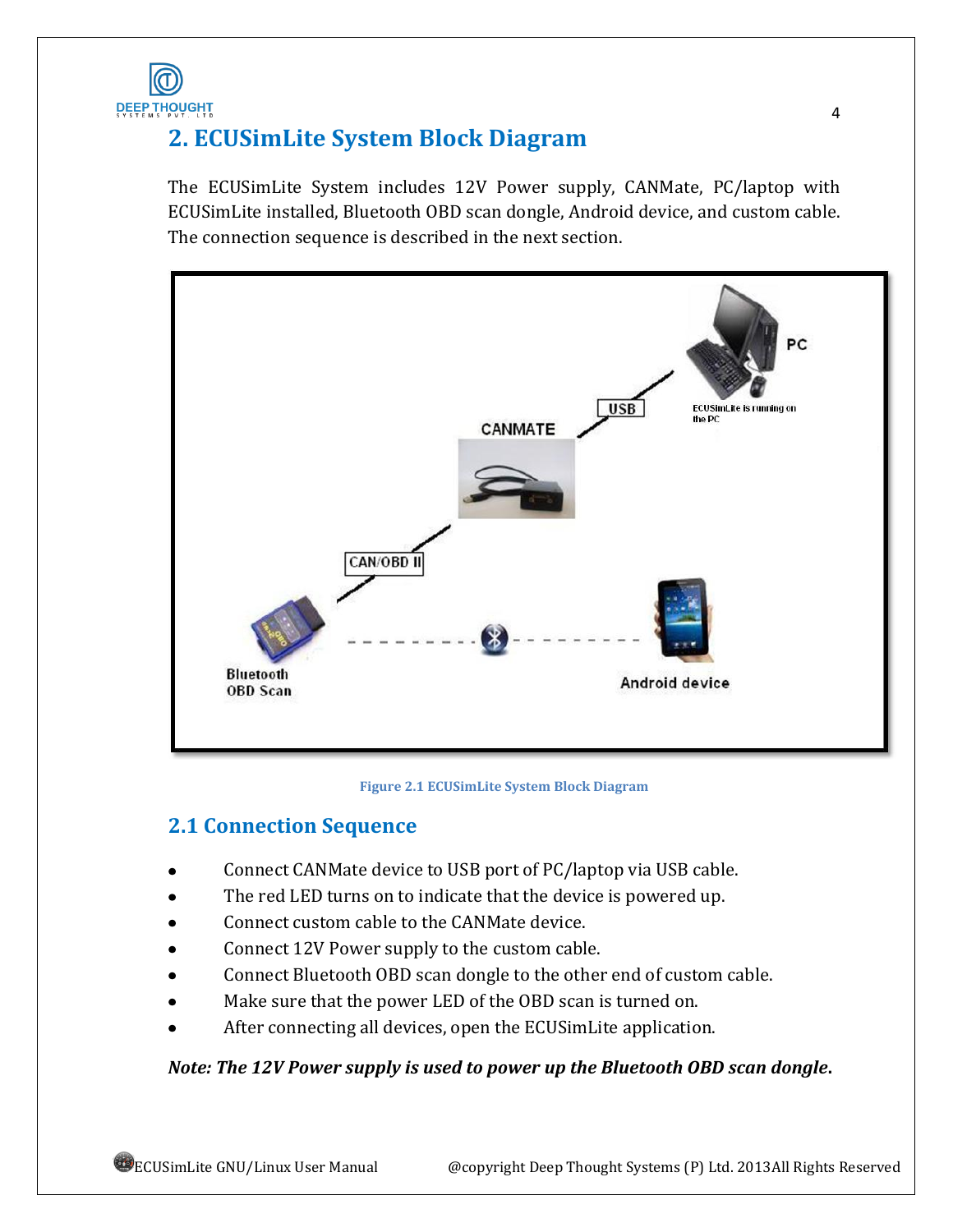

## <span id="page-4-0"></span>**2.2 Install Instructions**

Install instruction ECUSimLite in GNU/Linux

#### <span id="page-4-1"></span>**2.2.1 Supported Platforms**

| <b>Operating System</b> | : Ubuntu 13.04   |
|-------------------------|------------------|
| Kernel Version          | $\therefore$ 3.8 |
| Dependency              | : GTK3           |

#### <span id="page-4-2"></span>**2.2.2 Installtion Steps**

CANMate Linux must be preinstalled for running ECUSimLite application.

Download ECUSimLitev1.0.deb

Install the deb file

----------------------

sudo dpkg -i ECUSimLitev1.0.deb

The ECUSimLite App is listed in Accessories menu or you can run it from terminal by issuing the command "ECUSimLite "



ECUSimLite GNU/Linux User Manual @copyright Deep Thought Systems (P) Ltd. 2013All Rights Reserved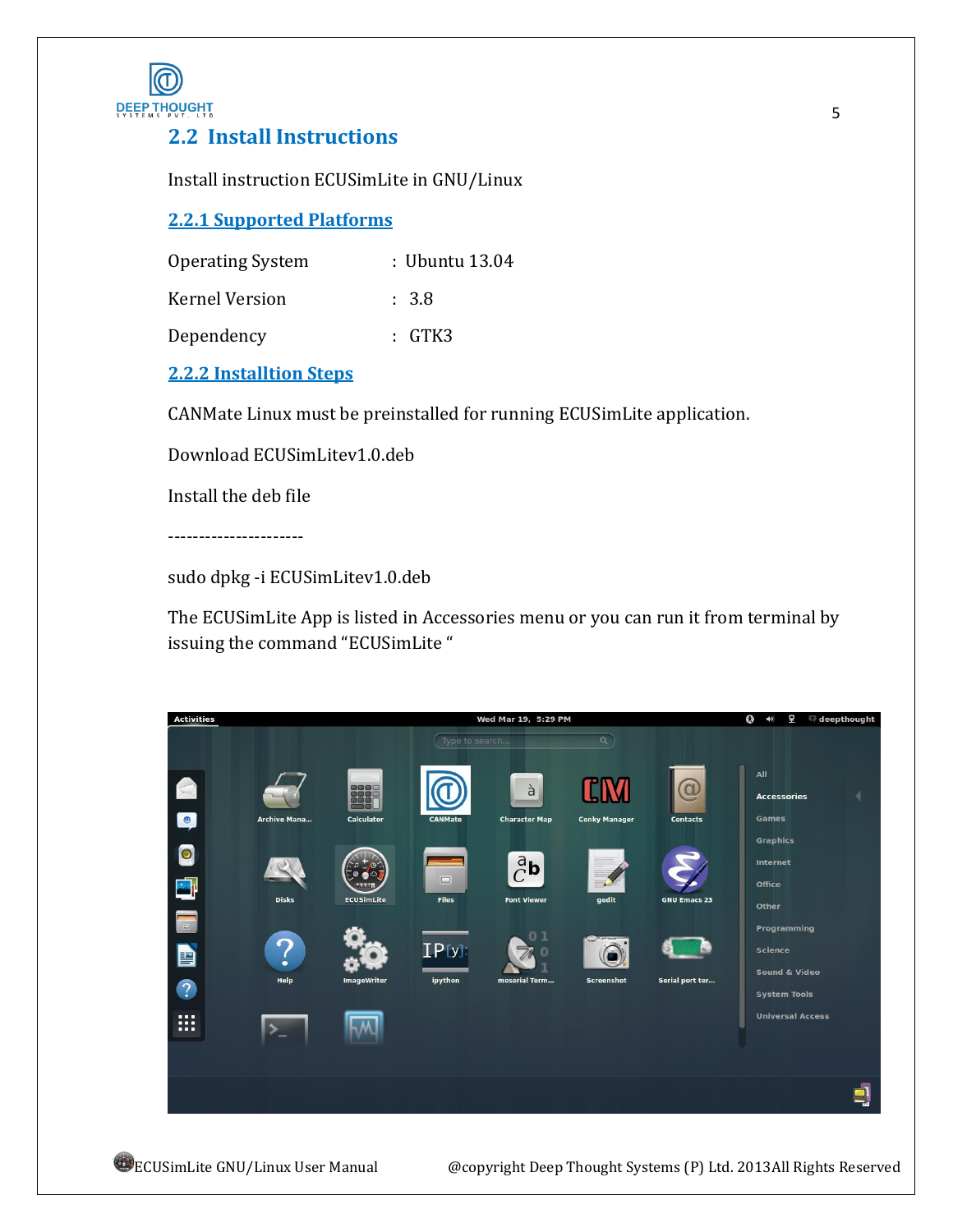

## **Starting ECUSimLite from Terminal**

deepthought@deepthought:~ File Edit View Search Terminal Help Edeepthought@deepthought:~\$ ECUSimLite

6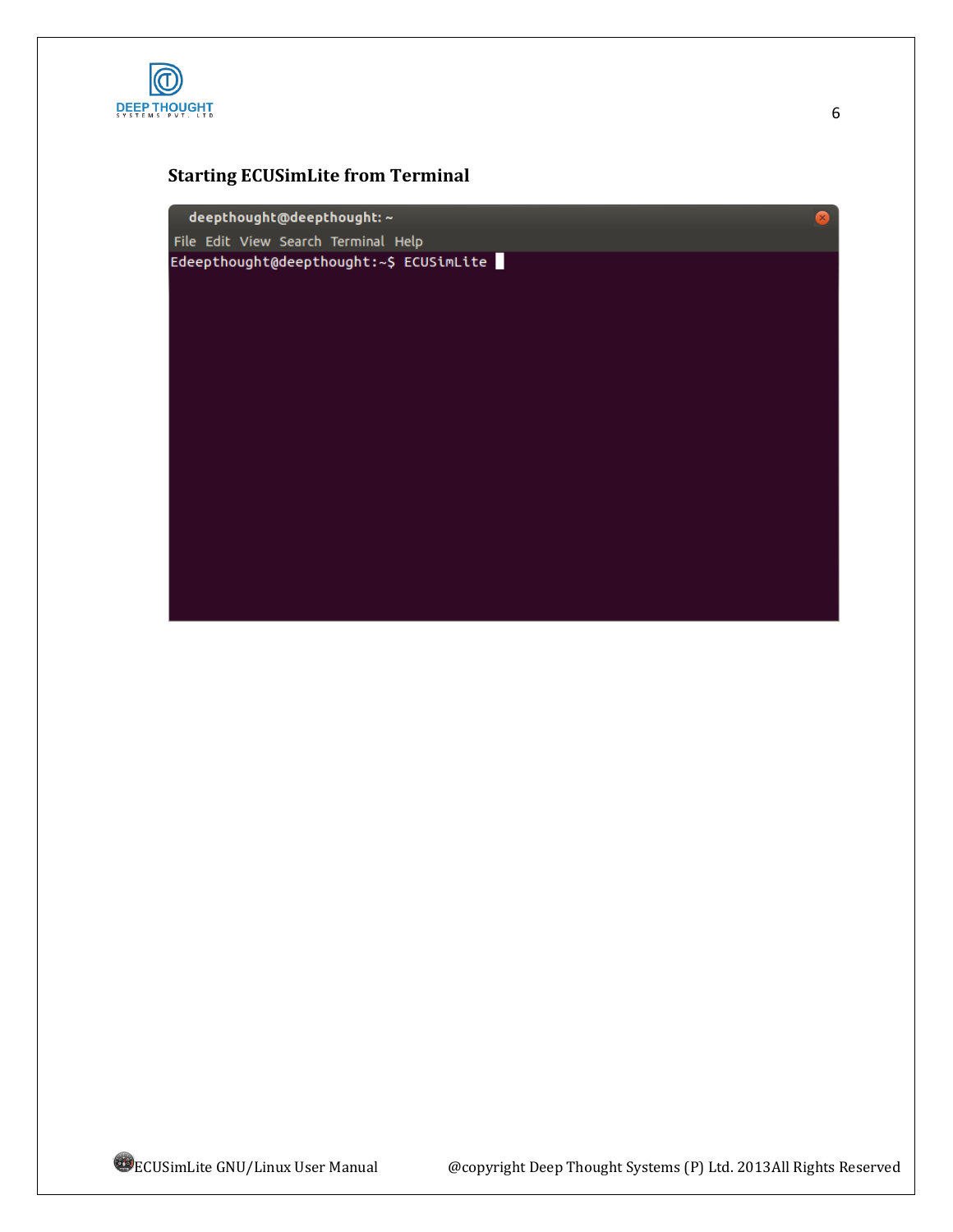

## <span id="page-6-0"></span>**2.3 Getting started**

- Now, open the ECUSimLite application.  $\bullet$
- The application will open the CANMate device and the green LED will turn on  $\bullet$ in the device to indicate that the port has been opened for communication.

The screenshot of the application is shown below.

|                                                                                                    | $\mathbf{x}$                                                                           |
|----------------------------------------------------------------------------------------------------|----------------------------------------------------------------------------------------|
| <b>RPM</b>                                                                                         | <b>Mass Air Flow</b><br><b>MAF</b>                                                     |
| 2000.0<br>Min<br><b>Max</b><br>8000<br>Set Range<br>0                                              | 20000.0<br>Min<br>Max<br>Set Range<br>6553<br>0                                        |
| <b>Engine Coolant Temperature</b><br><b>ECT</b><br>50.0<br>Max<br>MIn<br>255<br>Set Range<br>$-40$ | <b>Diagnostic Trouble Code</b><br><b>DTC</b><br>Set DTC<br>Clear DTC<br>Enable Logging |
|                                                                                                    |                                                                                        |

#### **Figure 2.2 ECUSimLite App**

ECUSimLite has the following capabilities:

- Set the range of the parameters using S*et Range* button.  $\bullet$
- Change the value of the parameters using the *Knob*.  $\bullet$
- Set the Diagnostic Trouble Code using *Set DTC* button.
- Clear the Diagnostic Trouble Code using *Clear DTC* button.
- The *Enable Logging* will save the communication details to ECUSim.csv file in hex format. The csv file will be saved in the Desktop.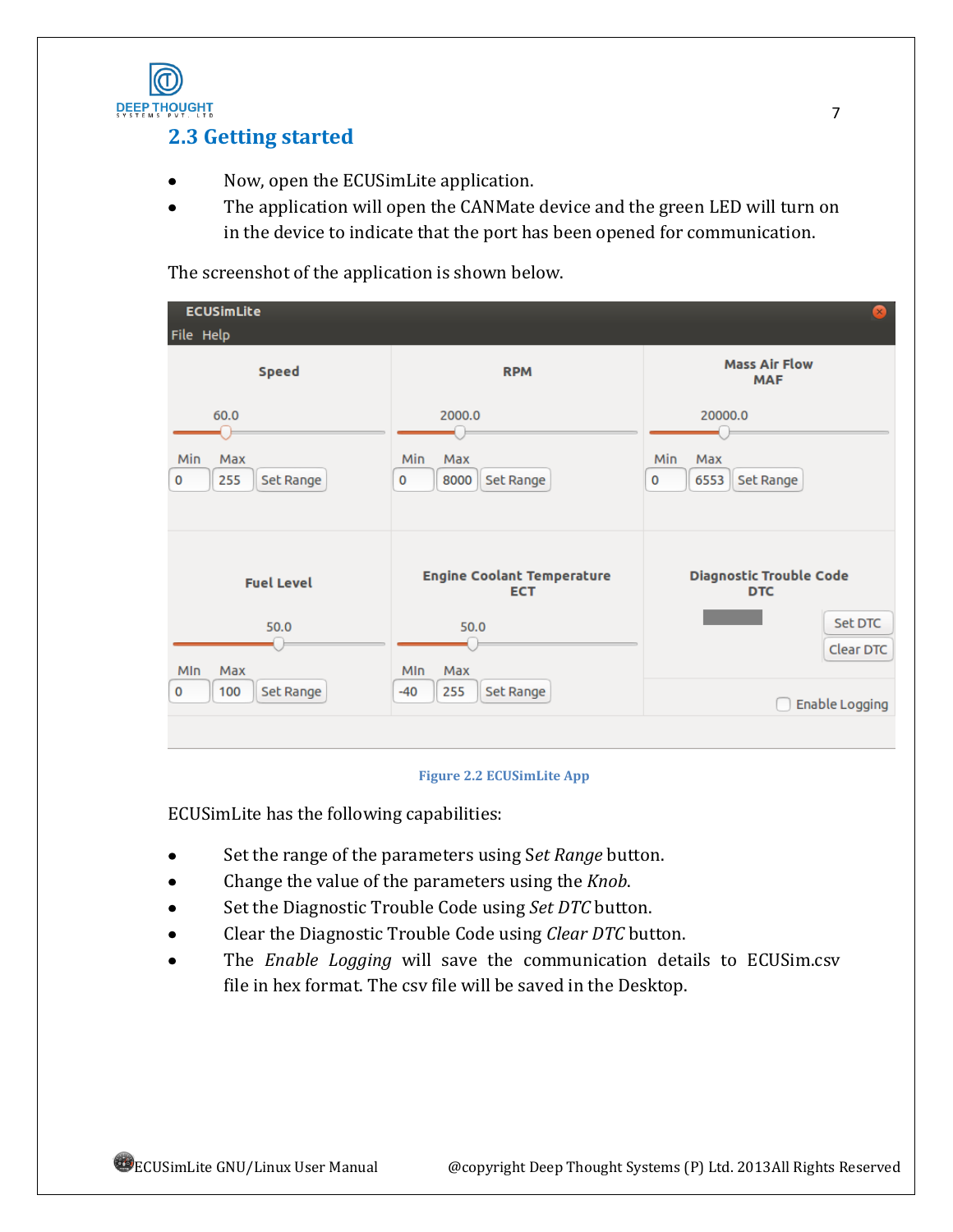<span id="page-7-0"></span>

# 2.3.1 Set Range Set Range

<span id="page-7-1"></span>Each parameter has certain range as shown below:

| <b>Parameter</b>  | Min      | <b>Max</b> |
|-------------------|----------|------------|
| <b>Speed</b>      | $\theta$ | 255        |
| <b>RPM</b>        | $\theta$ | 8000       |
| <b>MAF</b>        | $\theta$ | 65535      |
| <b>Fuel Level</b> | $\theta$ | 100        |
| <b>ECT</b>        | $-40$    | 255        |

The *Set Range* is used to set the range of these parameters. It allows us to set the min and max values of parameters. The actual minimum and maximum values of the parameters are shown in the table above. We can specify the values for each parameter only within this limit.

## **Example: Setting the range of speed parameter**

The minimum and maximum value of speed is provided in the **Table1.Parameter** [Table.](#page-7-1) Setting the min value to '0' and max value to '200':



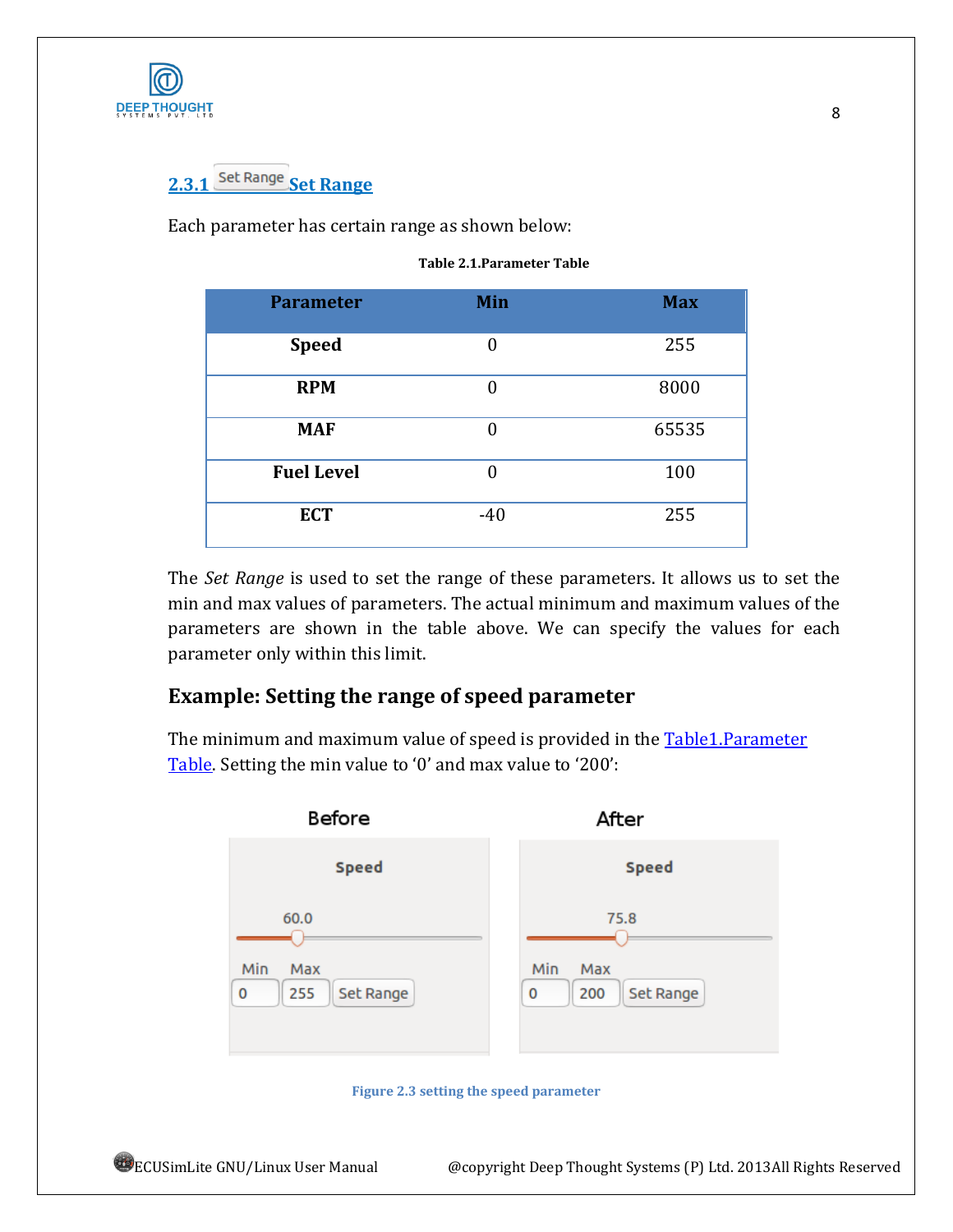

**Note: Never set the min value below 'actual min value' and max value above 'actual max value'. If we select the invalid range a warning dialogue box will appear as shown below.**

| <b>ECUSimLite</b> |
|-------------------|
| Not a valid value |
| ΩK                |
|                   |

**Figure 2.4 Invalid range warning**

## <span id="page-8-0"></span>**2.3.2** Set DTC **Set DTC**

The function of Set DTC is to set the diagnostic trouble code. Currently, we support only one DTC (P0143- Sensor Circuit Low Voltage (Bank I Sensor 3)).

| <b>Speed</b>                                | <b>RPM</b>                                              | <b>Mass Air Flow</b><br><b>MAF</b>                                                   |
|---------------------------------------------|---------------------------------------------------------|--------------------------------------------------------------------------------------|
| 60.0<br>Min<br>Max<br>255<br>Set Range<br>0 | 2000.0<br>Min<br>Max<br>8000<br>Set Range<br>0          | 20000.0<br>Min<br>Max<br>6553<br>Set Range<br>0                                      |
| <b>Fuel Level</b><br>50.0                   | <b>Engine Coolant Temperature</b><br><b>ECT</b><br>50.0 | <b>Diagnostic Trouble Code</b><br><b>DTC</b><br><b>Set DTC</b><br>P0143<br>Clear DTC |
| MIn<br>Max<br>100<br>Set Range<br>0         | Max<br><b>MIn</b><br>255<br>Set Range<br>$-40$          | Enable Logging                                                                       |

<span id="page-8-1"></span>**Figure 2.5 Set DTC**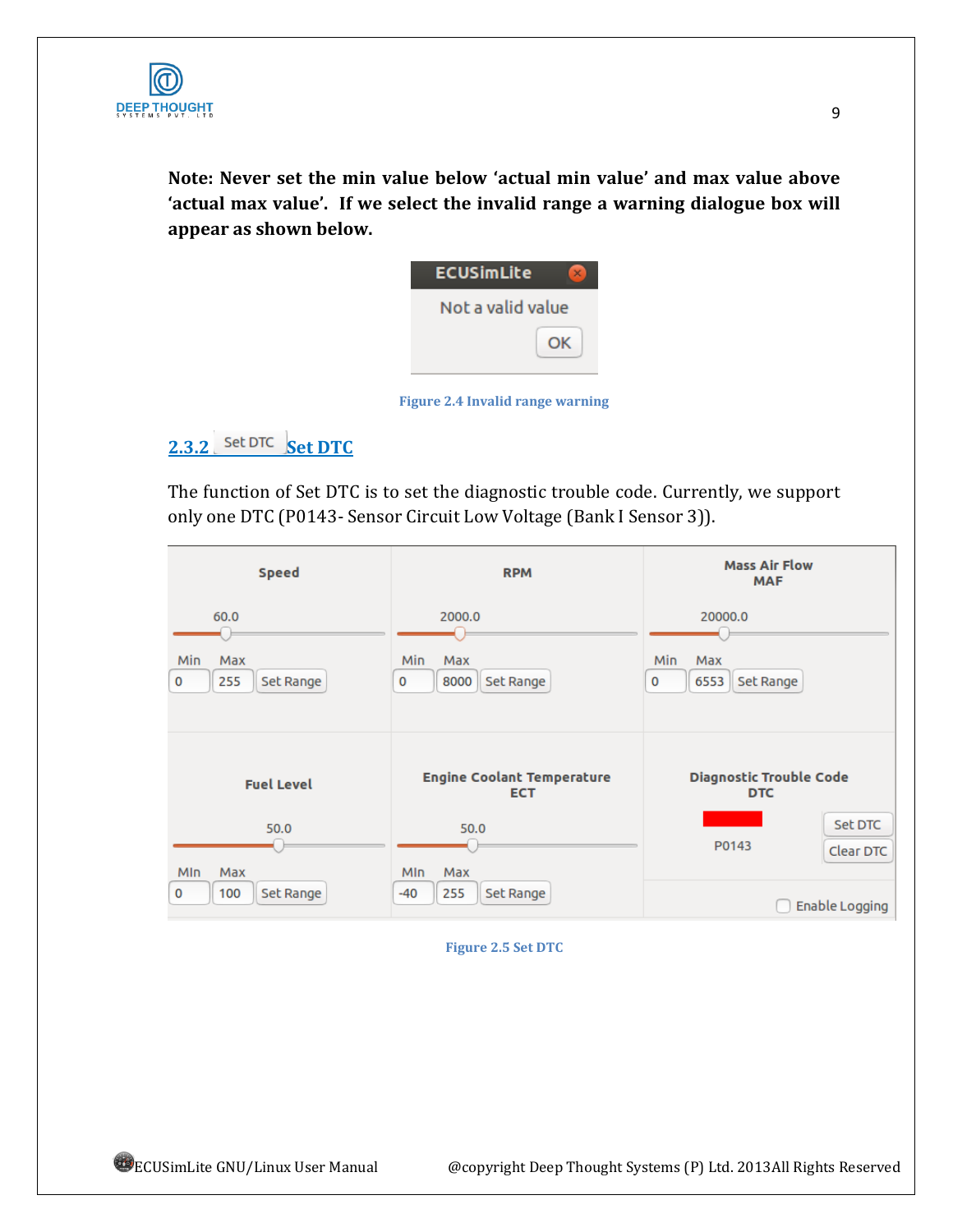

# 2.3.3 Clear DTC Clear DTC

It clears the diagnostic trouble code as shown in the figure.



**Figure 2.6 Set DTC and Clear DTC**

#### <span id="page-9-0"></span>**2.3.4 Enable logging**

By default, the ECUSimLite App will not log the incoming and outgoing messages. Logging can be enabled by checking the box. All the incoming and outgoing messages will be logged into *ECUSim.csv* file [The default location is Desktop"/home/USERNAME/Desktop"].

| <b>ECUSimLite</b><br>File Help              |                                                                              | $\mathbf{x}$                                                                |
|---------------------------------------------|------------------------------------------------------------------------------|-----------------------------------------------------------------------------|
| <b>Speed</b>                                | <b>RPM</b>                                                                   | <b>Mass Air Flow</b><br><b>MAF</b>                                          |
| 60.0<br>Min<br>Max<br>Set Range<br>0<br>255 | 2000.0<br>Min<br>Max<br>8000<br>Set Range<br>$\mathbf 0$                     | 20000.0<br>Min<br>Max<br>6553<br>Set Range<br>0                             |
| <b>Fuel Level</b><br>50.0<br>MIn<br>Max     | <b>Engine Coolant Temperature</b><br><b>ECT</b><br>50.0<br><b>MIn</b><br>Max | <b>Diagnostic Trouble Code</b><br><b>DTC</b><br><b>Set DTC</b><br>Clear DTC |
| Set Range<br>0<br>100                       | 255<br>Set Range<br>$-40$                                                    | Enable Logging                                                              |

**Figure 2.7 Enable logging**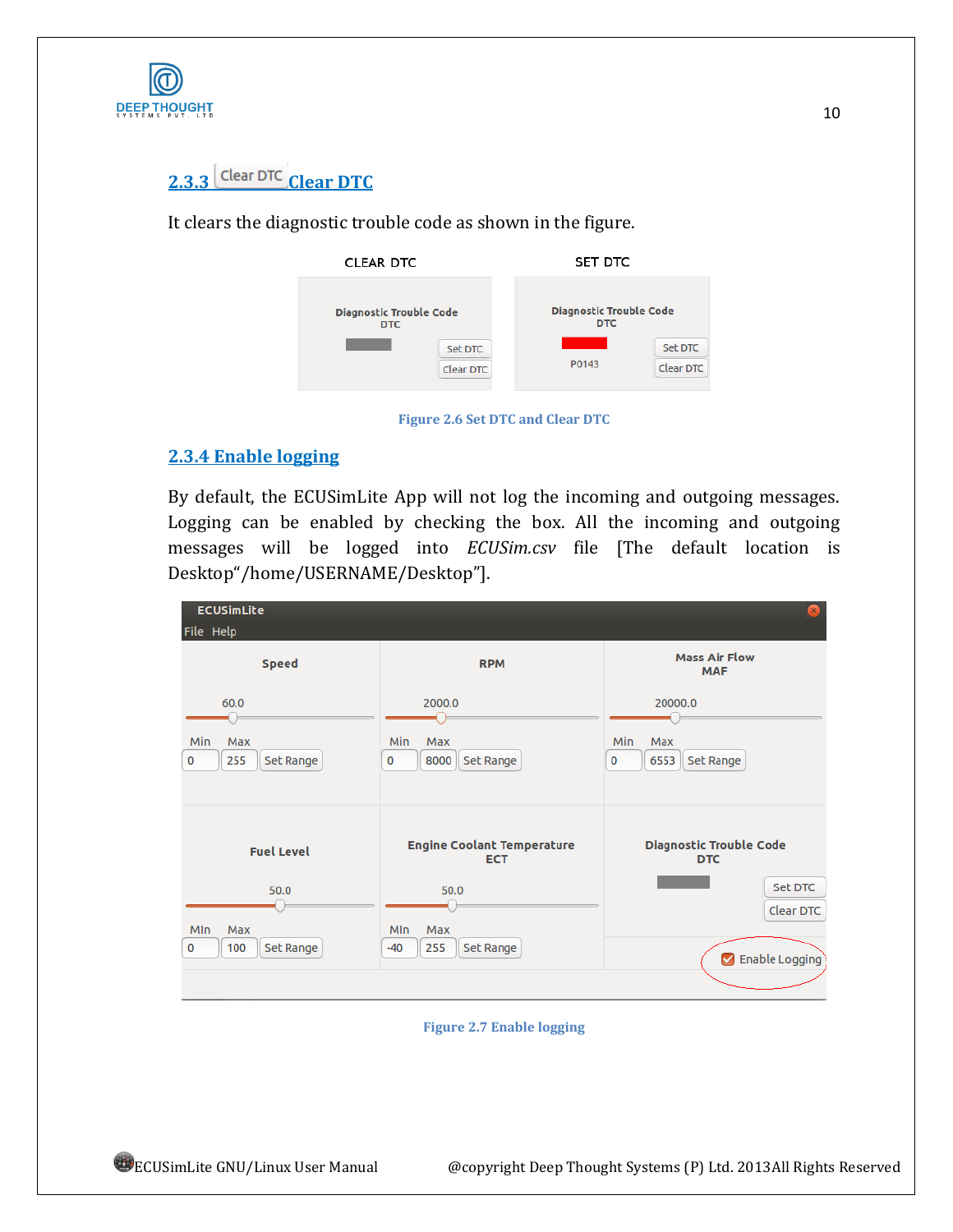

## <span id="page-10-0"></span>**3. Testing OBD Software**

An example is explained here to demonstrate the working of ECUSimLite System. The System includes a PC, OBD Scan dongle, CANMate device, Android device, and Power supply.

First of all, we have to establish all required connection as per the connection sequence in [section 2.1.](#page-3-1) Then open the ECUS imits app and set values of parameters. After finishing all these steps, we can pair the OBD scan and android device (Here we used an android tablet).

After pairing up, open OBD software to test the working. Here, we use OBD Check software -"*Torque".* The *Torque* displays the same parameter values that we have set on ECUSimLite App. Also the OBD application displays the definition of DTC code.

<span id="page-10-1"></span>

| <b>Speed</b>                        | <b>RPM</b>                                      | <b>Mass Air Flow</b><br><b>MAF</b>           |  |
|-------------------------------------|-------------------------------------------------|----------------------------------------------|--|
| 60.0                                | 2000.0                                          | 20000.0                                      |  |
| Min<br>Max<br>255<br>Set Range<br>0 | Min<br>Max<br>8000<br>Set Range<br>0            | Min<br>Max<br>6553<br>Set Range<br>0         |  |
| <b>Fuel Level</b>                   | <b>Engine Coolant Temperature</b><br><b>ECT</b> | <b>Diagnostic Trouble Code</b><br><b>DTC</b> |  |
| 50.0<br><b>MIn</b><br>Max           | 50.0<br>MIn<br>Max                              | <b>Set DTC</b><br>P0143<br>Clear DTC         |  |
| 100<br>Set Range<br>$\mathbf 0$     | 255<br>Set Range<br>$-40$                       | Enable Logging                               |  |

#### **Figure 3.1 Set the PIDs**

<span id="page-10-2"></span>Here, as an example we set speed=60, RPM= 2000, MAF=20000.00, Fuel Level= 50, ECT= 50 in ECUSimLite App. It is shown in the [figure3.1.](#page-10-1) [Figure 3.2](#page-10-2) shows *set DTC*.

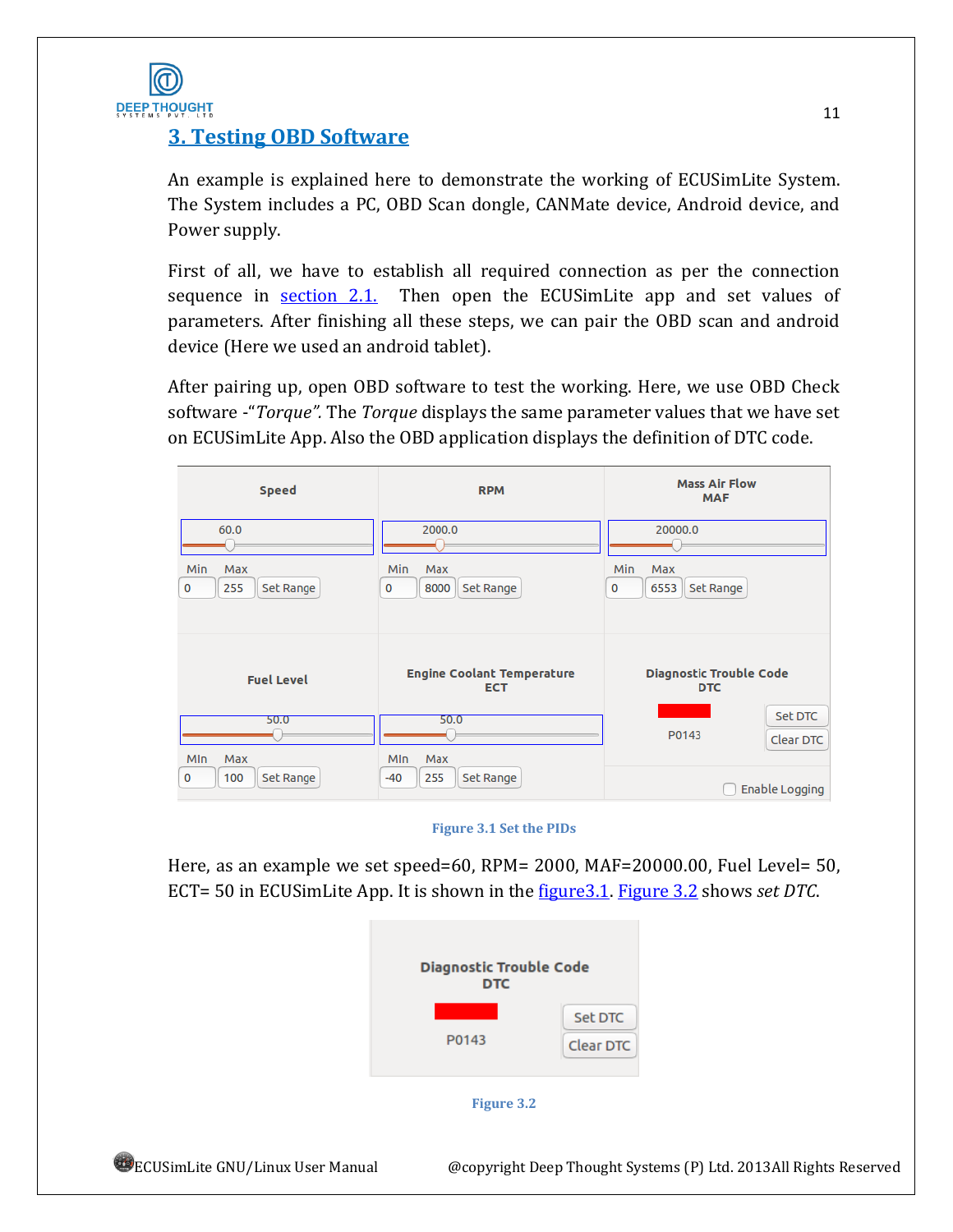



<span id="page-11-1"></span>Then checked the *Torque*, It displays parameters as shown in the *figure*3.3.

**Figure 3.3 Torque result**

To check the DTC, we used another OBD Software-"*OBD Auto Doctor*". After setting the DTC (Figure 3.2) in ECUSimLite App, we got the DTC definition in this OBD App as shown in the figure 3.4.

<span id="page-11-2"></span><span id="page-11-0"></span>

| <b>Codes</b> Trouble Codes |                |                                                 |                     |                      |  |
|----------------------------|----------------|-------------------------------------------------|---------------------|----------------------|--|
| <b>CONFIRMED</b>           | <b>PENDING</b> | <b>PERMANENT</b>                                | <b>FREEZE FRAME</b> |                      |  |
| P0143                      |                |                                                 |                     | Generic - Powertrain |  |
|                            |                | 02 Sensor Circuit Low Voltage (Bank 1 Sensor 3) |                     |                      |  |

**Figure 3.4**